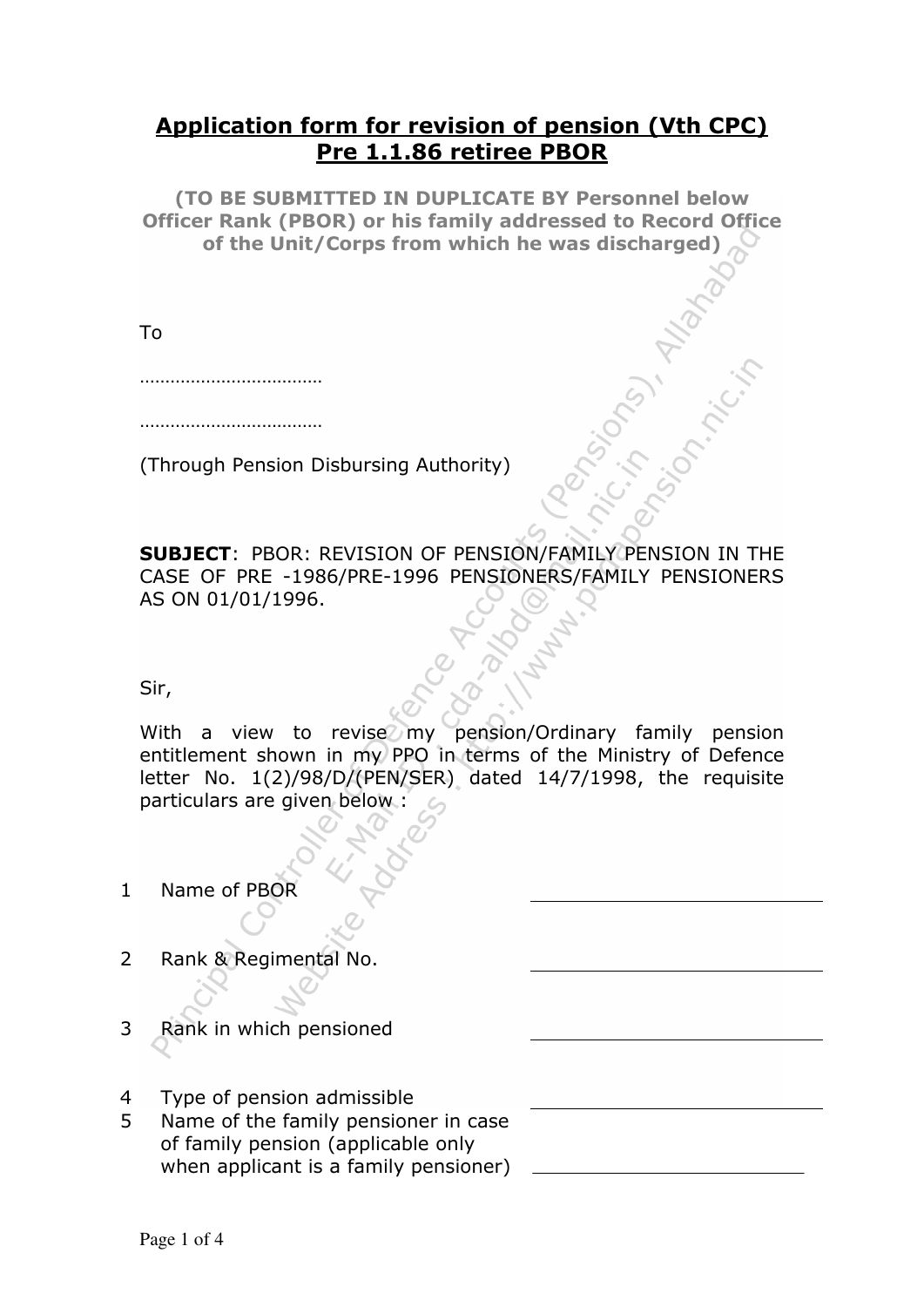- 6 Date of discharge/death of PBOR
- 7 Date from which pension/family pension commenced Pension Payment Order (PPO No.) (In case original pension was sanctioned in Pension Circular, Please quote distinct P.C. No. Volume Part, date and descriptive Serial No.
- 8 Office and address of Pension Disbursing Authority (Paying Bank Branch with S/B
- 9 Current A/C No./Treasury/DPDO/PAO)
- 10 (a)Name of surviving spouse
- 11 PPO No. where ordinary family pension has been granted to spouse (separately through Corrig. PPO)
- 12 Name of applicant if the application is made on behalf of pensioner/family pensioner for Life Time Arrears.
- 13 Address of the pensioner/family pensioner/applicant

DATE : SIGNATURE SIGNATURE (PENSIONER/FAMILY PENSIONER/HEIR)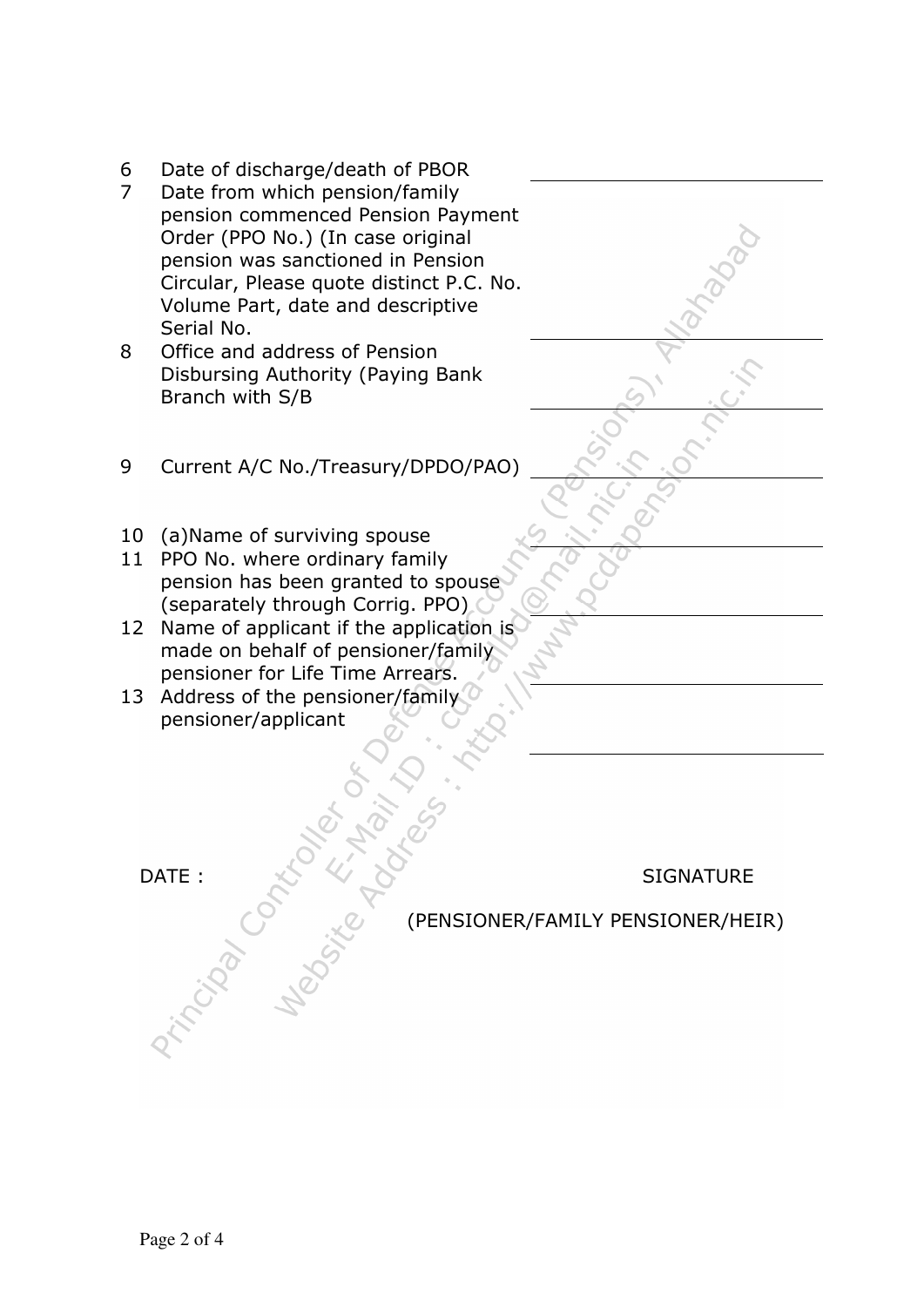## PART II (to be completed by PDA)

|       | 1Pension revised at Rs. ______________ per month for rank         |                                                     |  |
|-------|-------------------------------------------------------------------|-----------------------------------------------------|--|
|       |                                                                   | Group _______________________and qualifying service |  |
|       |                                                                   |                                                     |  |
|       | In addition:                                                      |                                                     |  |
|       | $(i)$ Ad-hoc Ex-gratia, if any,                                   | Rs.                                                 |  |
| (ii)  | Gallantry award, if any                                           | Rs.                                                 |  |
| (iii) | Constant Attendance Allowance, if any                             | Rs.                                                 |  |
| (iv)  | Disability element, if any                                        | Rs.                                                 |  |
|       | As per our records OP of Rs.                                      | and EP of Rs.                                       |  |
|       | does not match from the Table No.                                 | Please                                              |  |
|       | intimate RCP payable to the pensioner w.e.f. 01/01/1996.          |                                                     |  |
|       | Particulars at S No. 1 to 10 verified and forwarded to the Record |                                                     |  |

Particulars at S.No. 1 to 10 verified and forwarded to the Record Office \_\_\_\_\_\_\_\_\_

## DATE : SIGNATURE

RUBBER STAMP OF PENSION DISBURSING AUTHORITY